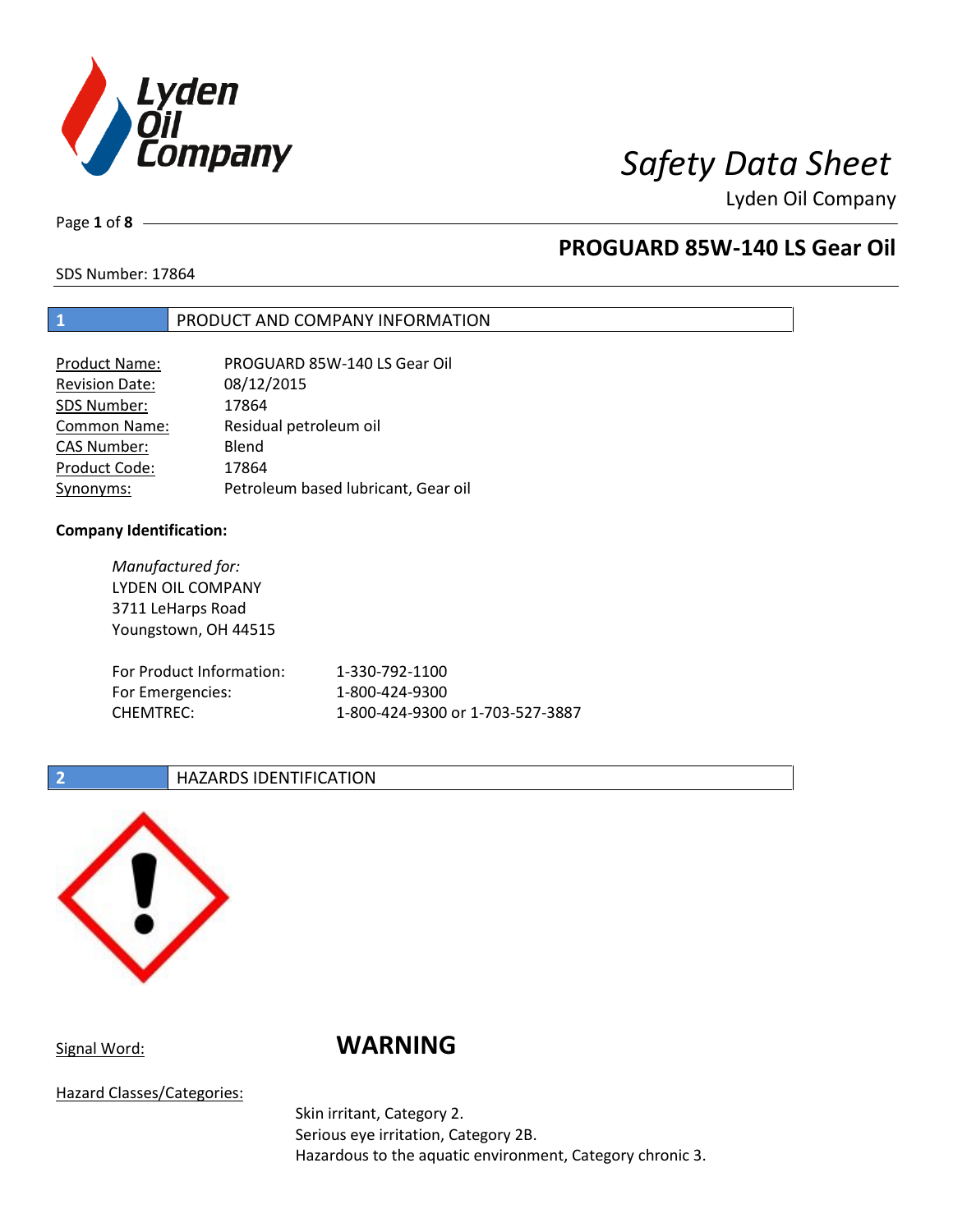

## SDS Number: 17864

Page **2** of **8**

## **PROGUARD 85W-140 LS Gear Oil**

| Hazard Statement(s):       |                                                                                                                                                        |
|----------------------------|--------------------------------------------------------------------------------------------------------------------------------------------------------|
|                            | H315: Causes skin irritation.                                                                                                                          |
|                            | H320: Causes eye irritation.                                                                                                                           |
|                            | H412: Harmful to aquatic life with long-lasting effects.                                                                                               |
| Precaution Statement(s):   |                                                                                                                                                        |
|                            | P101: If medical advice is needed, have product container or label at<br>hand.                                                                         |
|                            | P102: Keep out of reach of children.                                                                                                                   |
|                            | P103: Read label before use.                                                                                                                           |
|                            | P302+352: IF ON SKIN: Wash with plenty of water.                                                                                                       |
|                            | P305+351+338: IF IN EYES: Rinse cautiously with water for several<br>minutes. Remove contact lenses if present and easy to $do$ – continue<br>rinsing. |
|                            | P273: Avoid release to the environment.                                                                                                                |
|                            | P501: Dispose of contents/container in accordance with                                                                                                 |
|                            | local/regional/national/international regulation.                                                                                                      |
| Other Hazard Statement(s): |                                                                                                                                                        |
|                            | Repeated skin contact may cause dermatitis or an oil acne.                                                                                             |

## **3** COMPOSITION / INFORMATION ON INGREDIENTS

### Ingredients:

*Mixture of the substances listed below with nonhazardous additions.*

| <b>Chemical Name</b>                      | <b>CAS Number</b> | Percentage  |
|-------------------------------------------|-------------------|-------------|
| Residual oils, petroleum, solvent dewaxed | 64742-62-7        | >90         |
| Long chain alkyl amine                    | N/A               | $0.1 - 0.3$ |
| Alkyl Phosphate (I)                       | N/A               | $0.2 - 0.5$ |
| Alkyl Phosphate (II)                      | N/A               | $0.1 - 0.3$ |
| Long chain alkenyl amine                  | N/A               | $0.2 - 0.7$ |
| Long chain alkyl phosphonate              | N/A               | $0.1 - 0.2$ |

*\*Any concentration shown as a range is to protect confidentiality or is due to batch variation.*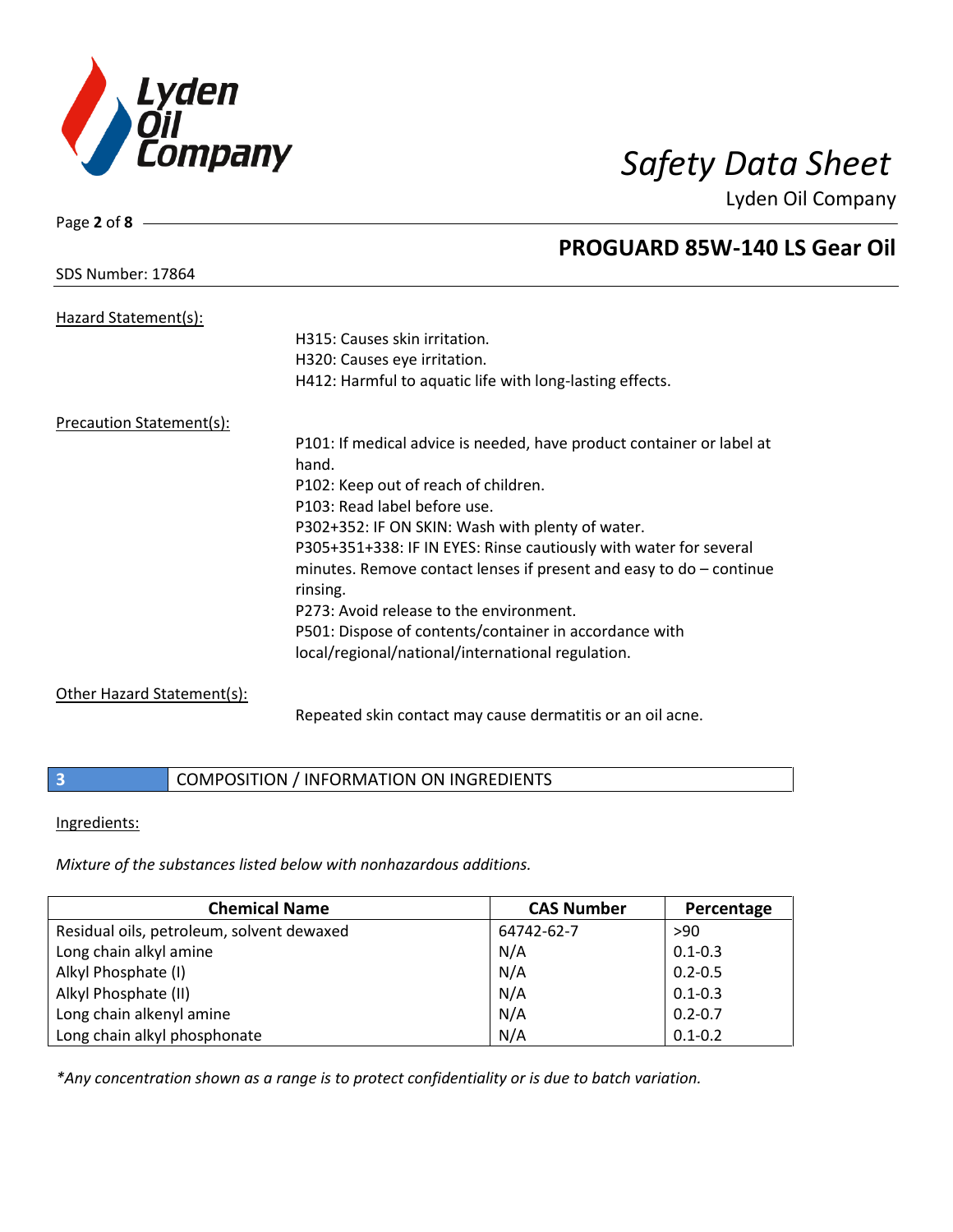

٦

Page **3** of **8**

## **PROGUARD 85W-140 LS Gear Oil**

SDS Number: 17864

| <b>FIRST AID MEASURES</b><br>$\overline{\mathbf{r}}$ |                                                                                                                                                              |
|------------------------------------------------------|--------------------------------------------------------------------------------------------------------------------------------------------------------------|
| Description of First Aid Measures:                   |                                                                                                                                                              |
| Inhalation:                                          | If symptoms develop, move victim to fresh air. If symptoms persist,<br>obtain medical attention.                                                             |
| <b>Skin Contact:</b>                                 | Wash with soap and water. Remove contaminated clothing and wash<br>before reuse. Get medical attention if needed.                                            |
| Eye Contact:                                         | Rinse opened eye for several minutes under running water. If<br>symptoms persist, consult medical attention.                                                 |
| Ingestion:                                           | Rinse mouth with water. If symptoms develop, obtain medical<br>attention.                                                                                    |
| Symptoms and Effects, both acute and delayed:        | No further relevent data available.                                                                                                                          |
| <b>Recommended Actions:</b>                          | Treat symptomatically. Call a doctor or poison<br>control center for guidance.                                                                               |
| 5<br>FIRE FIGHTING MEASURES                          |                                                                                                                                                              |
| Recommended Fire-Extinguishing Equipment:            | Use dry powder, foam, or carbon dioxide fire<br>extinguishers. Water may be ineffective in fighting<br>an oil fire unless used by experienced fire fighters. |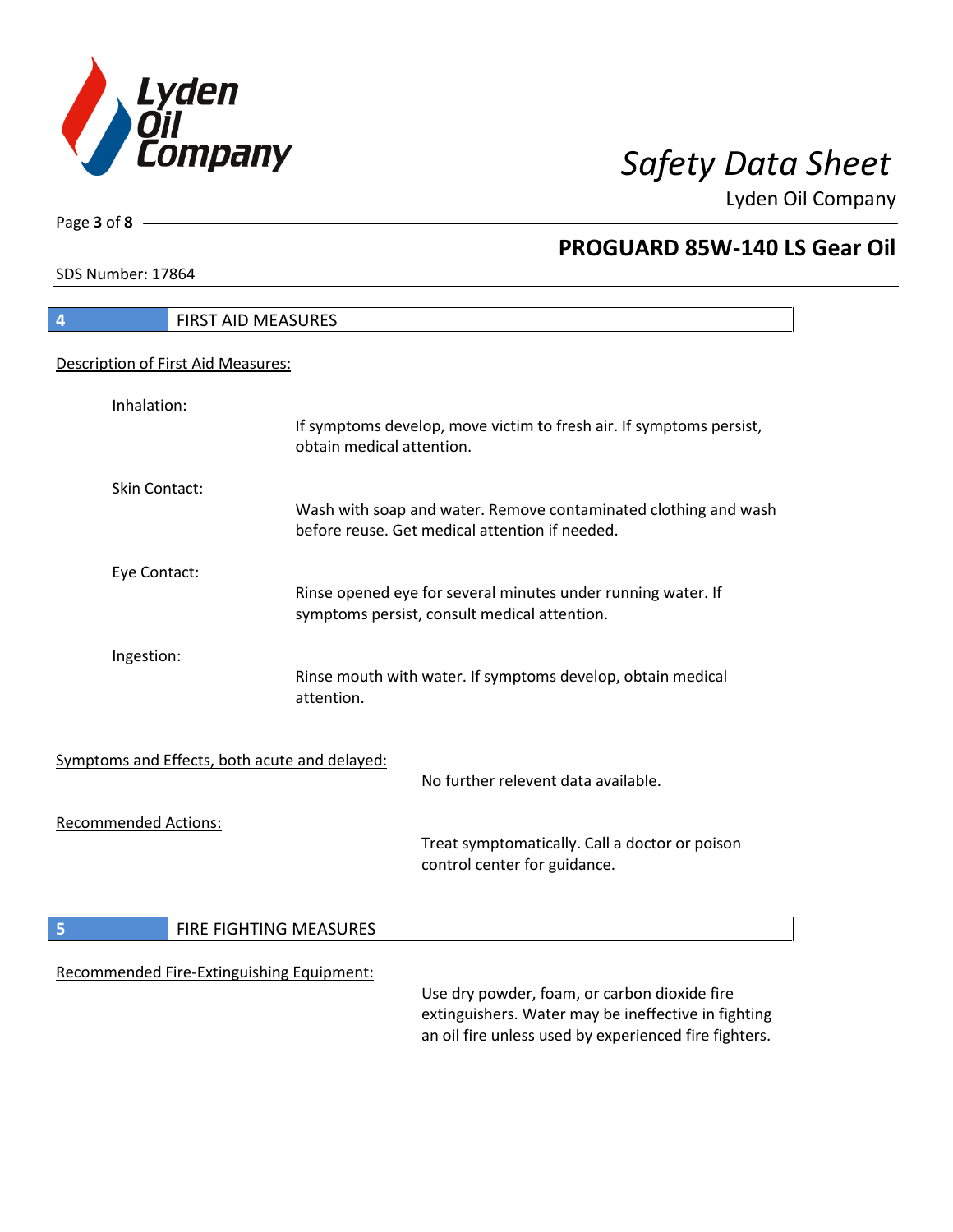

**PROGUARD 85W-140 LS Gear Oil**

Lyden Oil Company

SDS Number: 17864

Page **4** of **8**

Possible Hazards During a Fire:

Hazardous combustion products may include: A complex mixture of airborne solid and liquid particulates and gases (smoke). Carbon monoxide. Unidentified organic and inorganic compounds.

Recommendations to Firefighters:

No special measures required.

| $6\phantom{1}6$                   | <b>ACCIDENTAL RELEASE MEASURES</b> |                                                                                                                     |
|-----------------------------------|------------------------------------|---------------------------------------------------------------------------------------------------------------------|
| <b>Personal Precautions:</b>      |                                    | Avoid contact with skin, eyes, and clothing.<br>Keep away from sources of ignition.                                 |
|                                   |                                    |                                                                                                                     |
| <b>Emergency Procedures:</b>      |                                    | Contain spilled material, collect in suitable and<br>properly labeled containers.                                   |
| <b>Environmental Precautions:</b> |                                    |                                                                                                                     |
|                                   |                                    | Do not allow to reach sewage system or any water<br>course.                                                         |
|                                   |                                    | Do not allow to enter ground waters.                                                                                |
| Cleanup Procedures:               |                                    | Pick up excess with inert absorbant material.                                                                       |
| 7                                 | <b>HANDLING AND STORAGE</b>        |                                                                                                                     |
| <b>Handling Precautions:</b>      |                                    | Handle with care and avoid spillage on the floor.<br>Do not cut, weld, drill, grind, braze, or solder<br>container. |
| <b>Storage Requirements:</b>      |                                    |                                                                                                                     |
|                                   |                                    | Keep container tightly sealed.<br>Keep away from sources of ignition.                                               |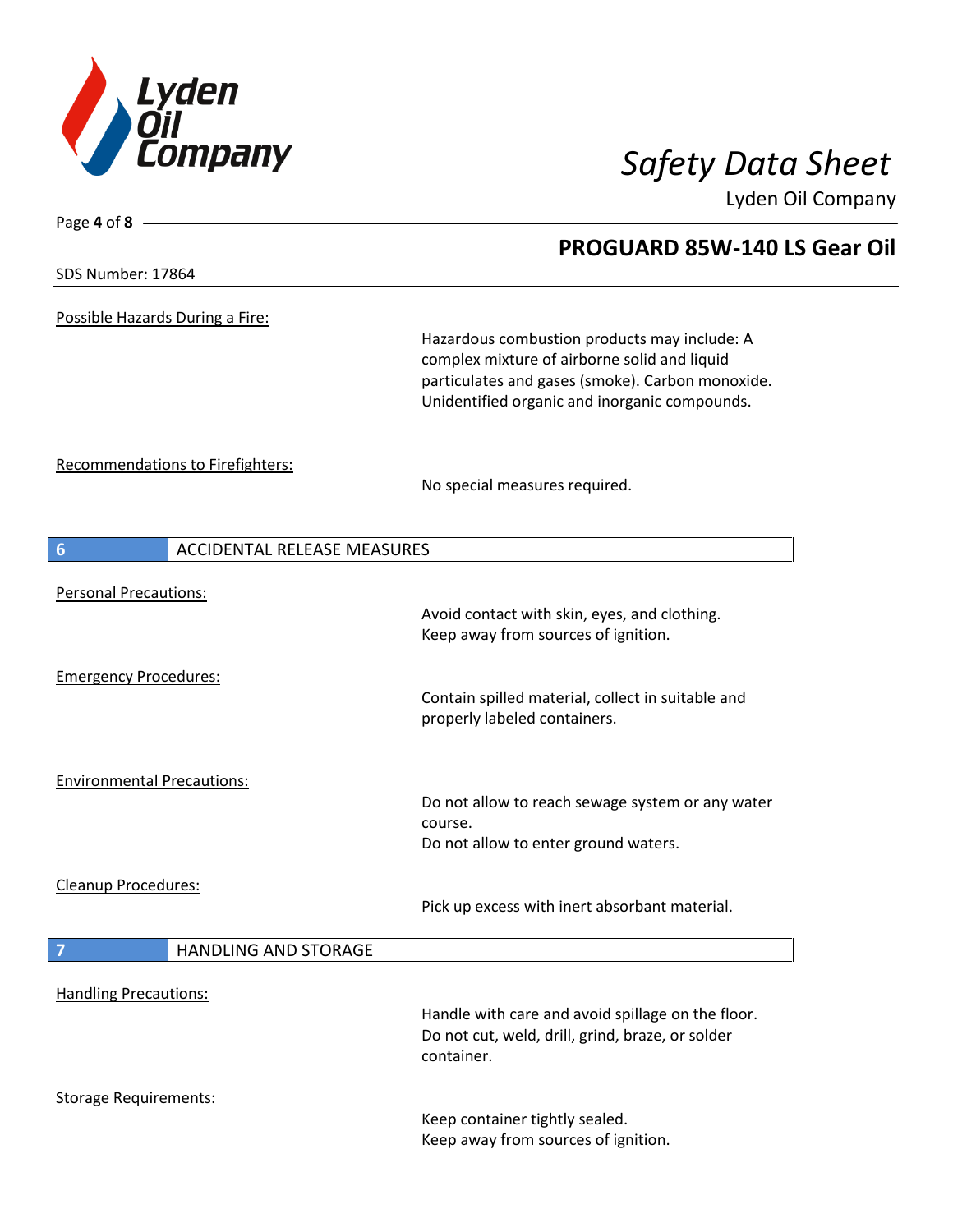

Page **5** of **8**

## **PROGUARD 85W-140 LS Gear Oil**

SDS Number: 17864

### **8** EXPOSURE CONTROLS / PERSONAL PROTECTION

Exposure Limits:

No data available.

Engineering Controls:

All ventilation should be designed in accordance with OSHA standard (29 CFR 1910.94).

Personal Protective Equipment:

Wash hands before breaks and at the end of work. Use safety glasses and gloves.

### **9** PHYSICAL AND CHEMICAL PROPERTIES

| Color:                        | Amber                                          |
|-------------------------------|------------------------------------------------|
| <b>Physical State:</b>        | Liquid                                         |
| Odor:                         | Sulfur                                         |
| Odor Threshold:               | Data not available                             |
| pH:                           | Data not available                             |
| <b>Melting Point:</b>         | Data not available                             |
| <b>Boiling Point:</b>         | Data not available                             |
| <b>Boiling Range:</b>         | Data not available                             |
| Flash Point:                  | 250° C / 482° F (COC method)                   |
| <b>Evaporation Rate:</b>      | Data not available                             |
| Flammability:                 | Data not available                             |
| Flammability Limits:          | Data not available                             |
| Vapor Pressure:               | Data not available                             |
| Vapor Density:                | Data not available                             |
| <b>Relative Density:</b>      | 7.48 pounds per gallon at 60°F                 |
| Solubilities:                 | Insoluble in water                             |
| <b>Partition Coefficient:</b> | Data not available                             |
| Auto-Ignition Temperature:    | Data not available                             |
| Decomposition Temperature:    | Data not available                             |
| Viscosity:                    | 27.2 mm <sup>2</sup> /sec (kinematic at 100°C) |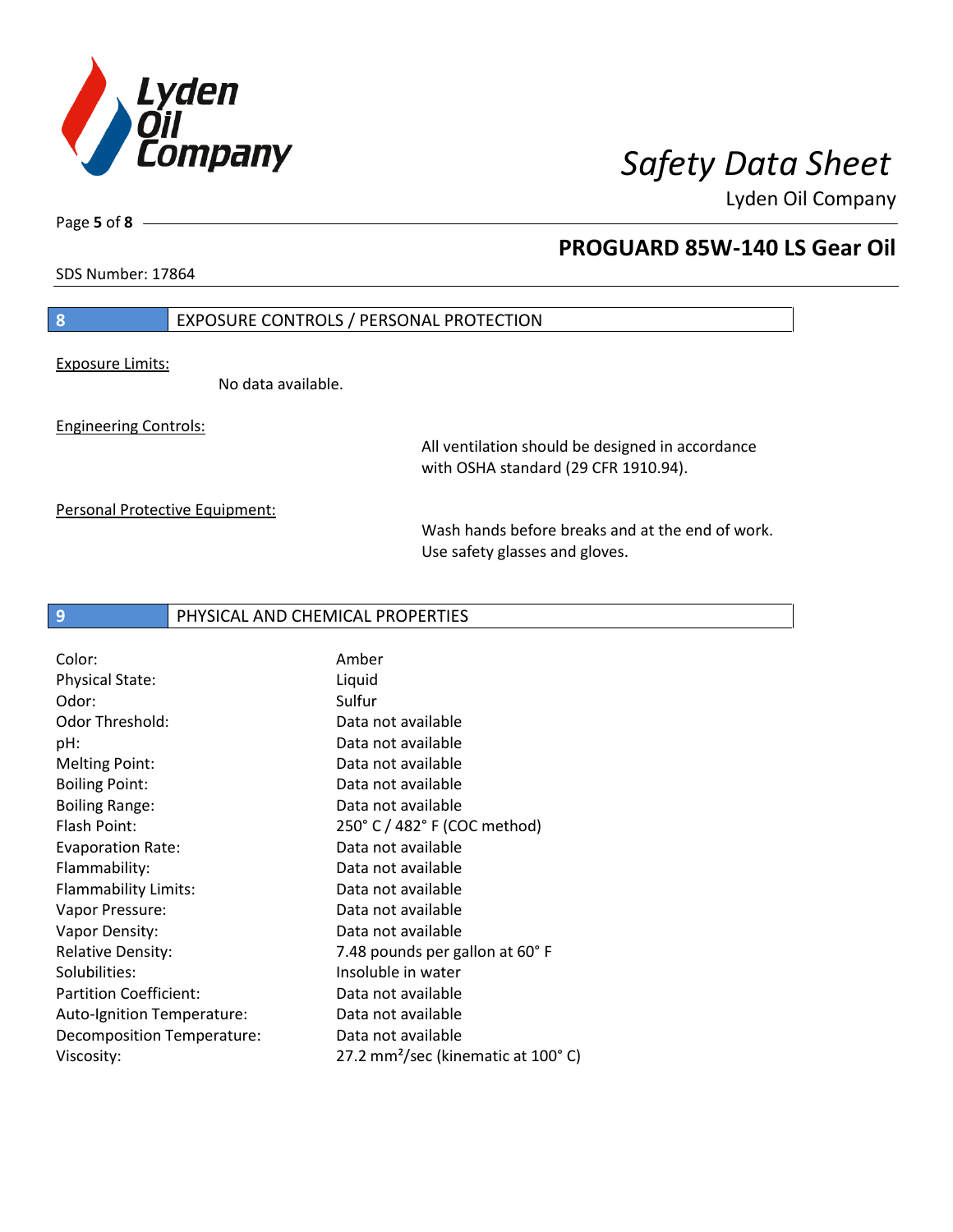

Page **6** of **8**

I

 $\overline{\phantom{a}}$ 

## **PROGUARD 85W-140 LS Gear Oil**

SDS Number: 17864

| 10                             | STABILITY AND REACTIVITY |                                                                  |
|--------------------------------|--------------------------|------------------------------------------------------------------|
| Stability:                     |                          | Stable under normal conditions.                                  |
| Reactivity:                    |                          | Not reactive under normal conditions.                            |
| <b>Conditions to Avoid:</b>    |                          | Extreme temperature, sparks, open flame, and<br>direct sunlight. |
| <b>Hazardous Reactions:</b>    |                          | No known hazardous reactions.                                    |
| Incompatible Materials:        |                          | No further relevant information available.                       |
| <b>Decomposition Products:</b> |                          | Hazardous decomposition products are not<br>expected to form.    |

| 11                           | <b>TOXICOLOGICAL INFORMATION</b> |                                                                                                                           |
|------------------------------|----------------------------------|---------------------------------------------------------------------------------------------------------------------------|
| Routes of Exposure:          |                                  | Skin and eye contact are the primary routes of<br>exposure although exposure may occur following<br>accidental ingestion. |
| Exposure Effects:            |                                  | Repeated skin contact may cause dermatitis or an<br>oil acne.                                                             |
| <b>Measures of Toxicity:</b> |                                  | Component Acute Toxicity Estimates:<br>Residual oils, petroleum, solvent dewaxed:<br>Oral LD50: >5000 mg/kg (rat)         |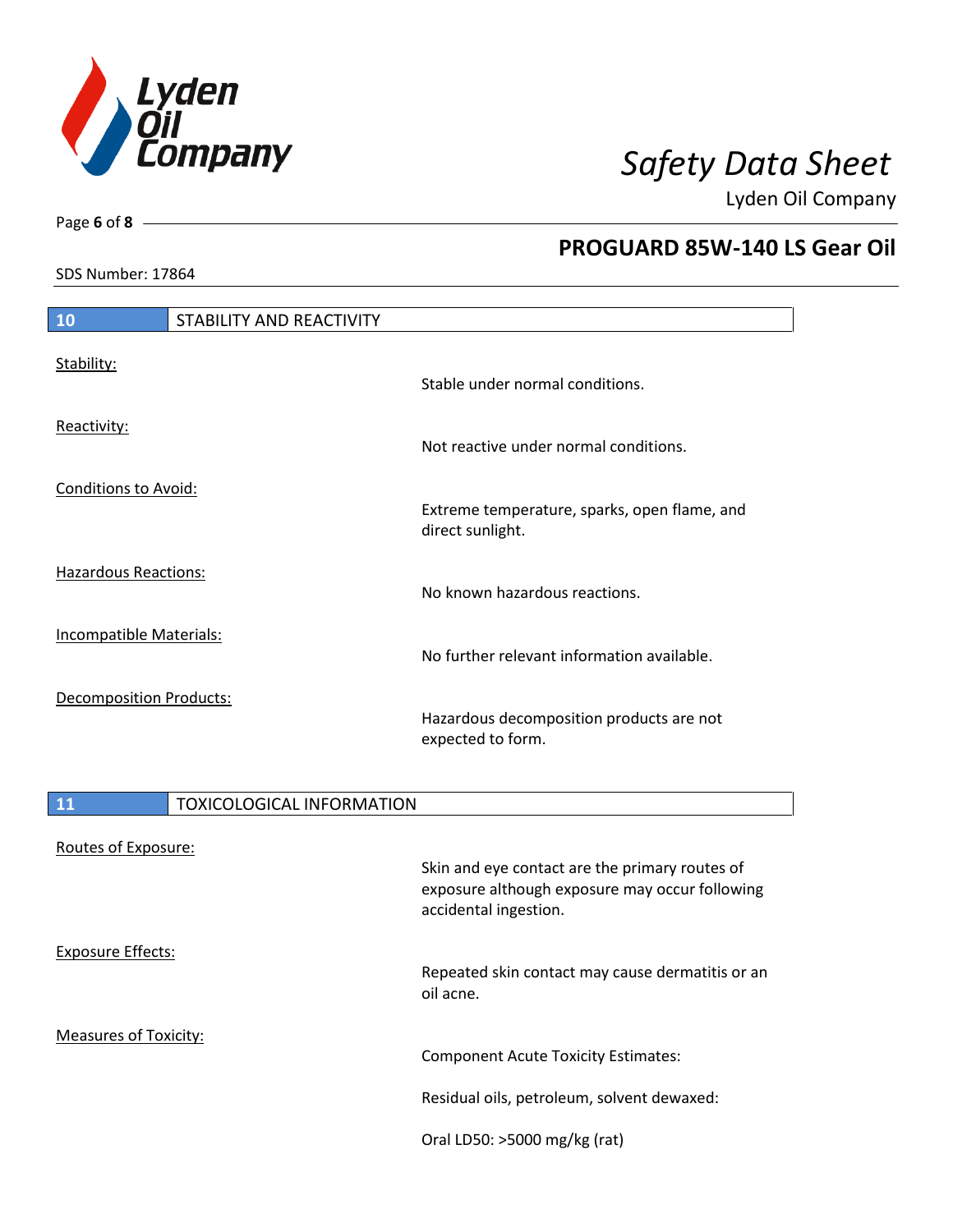

SDS Number: 17864

Page **7** of **8**

**PROGUARD 85W-140 LS Gear Oil**

Dermal LD50: >2000 mg/kg (rabbit) Inhalative LC50: 2.18 mg/l (4 hours) (rat)

Carcinogenic/Mutagenic Precautions:

Non-carcinogenic and not expected to be mutagentic.

## **12** ECOLOGICAL INFORMATION

Ecological Precautions:

Avoid exposing to the environment.

Ecological Effects:

No specific environmental or aquatic data available.

### **13** DISPOSAL CONSIDERATIONS

Disposal Methods:

Disposal Containers:

Use properly approved container for disposal.

Dispose of waste material in accordance with all

Special Precautions:

Do not flush to surface waters or drains.

local, state, and federal requirements.

### **14** TRANSPORT INFORMATION

| Data not available |
|--------------------|
| Data not available |
| Data not available |
| Data not available |
|                    |

Environmental Hazards:

Data not available